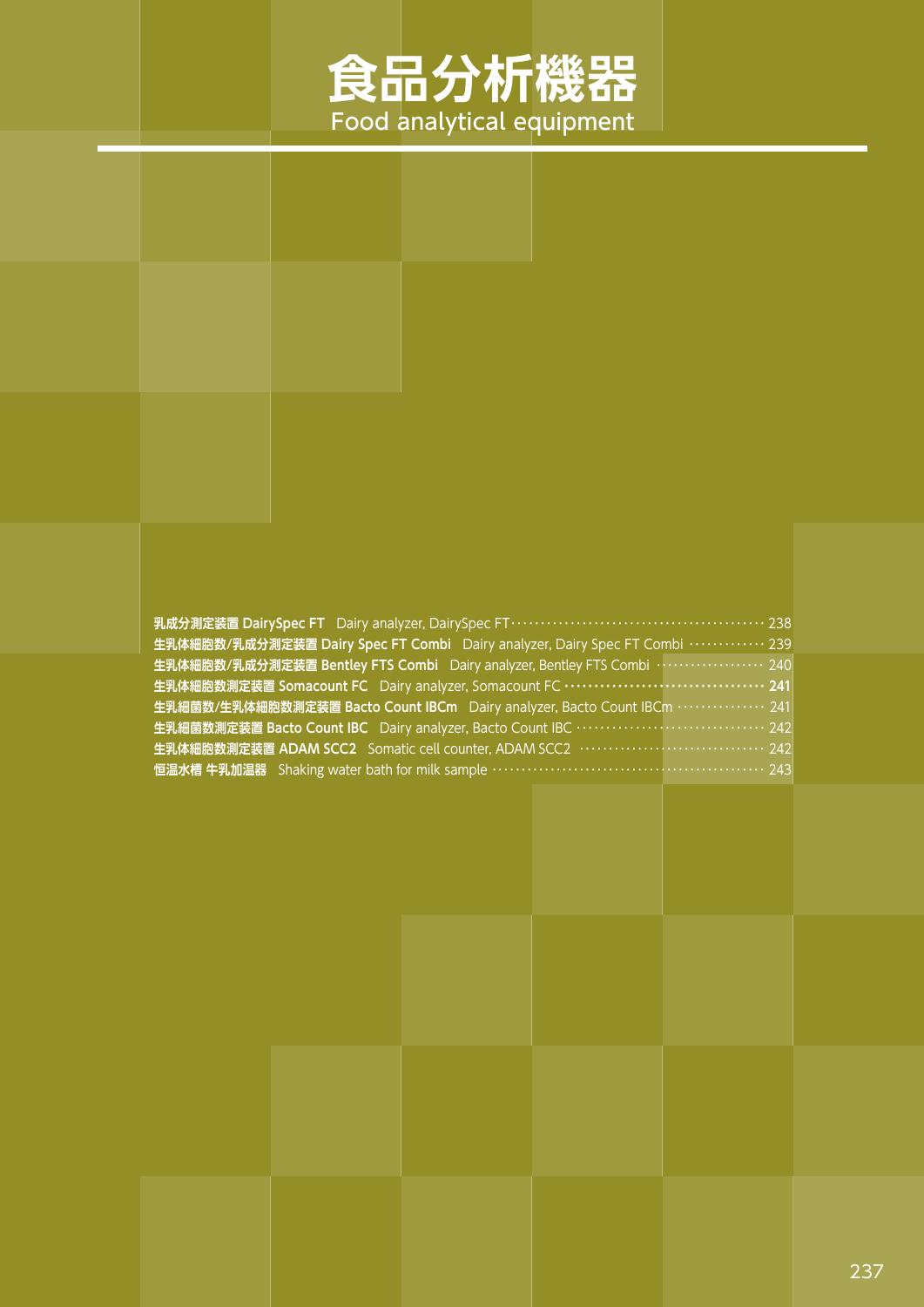# **乳成分測定装置 DairySpec FT**

Dairy analyzer, DairySpec FT

フーリエ変換分光光度計の原理により、生乳・乳製品中の脂 肪、たんぱく質、乳糖、SNF、TS、氷点、尿素の測定を行えま す。自動リンス、自動ゼロ点、サンプル加温等の機能を搭載して います。

他の測定項目もオプションとして用意してありますのでお問い 合わせください。



| コード番号<br>Code No.                      | 19500300                                                                   |
|----------------------------------------|----------------------------------------------------------------------------|
| 型式.<br><b>Type</b>                     | DairySpec FT                                                               |
| サンプル量<br>Sample amount                 | $6\neg 8m$ L                                                               |
| サンプル温度<br>Sample temp.                 | $4\neg 42^\circ C$                                                         |
| 測定成分<br>Measuring component            | 脂肪 たんぱく質 乳糖 SNF TS 氷点 尿素<br>Fat Protein Lactose SNF TS freezing point Urea |
| 測定範囲<br>Measurable range               | 0~40% 全ての測定項目<br>$0 \sim 40\%$ for all items                               |
| サンプル・タイプ<br>Sample type                | 牛 山羊 羊 水牛<br>Cow Goat Sheep Baffalo                                        |
| 精度 (Cv)<br>Accuracy (Cv)               | Cv>1% 全ての測定項目<br>$Cv>1%$ for all items                                     |
| 繰り返し精度 (Cv)<br>Repeating accuracy (Cv) | Cv>0.5% 全ての測定項目<br>$Cv$ > 0.5% for all items                               |
| キャリーオーバー<br>Carry Over                 | < 1.0%                                                                     |
| サイズ (W.D.H.)<br>Size (W.D.H.)          | 660×610×394mm                                                              |
| 電源<br>Power source                     | AC110/220V 50/60Hz                                                         |
| 重量<br>Weight                           | 45.4kg                                                                     |

● 納期ご確認ください。 Please ask us for delivery date.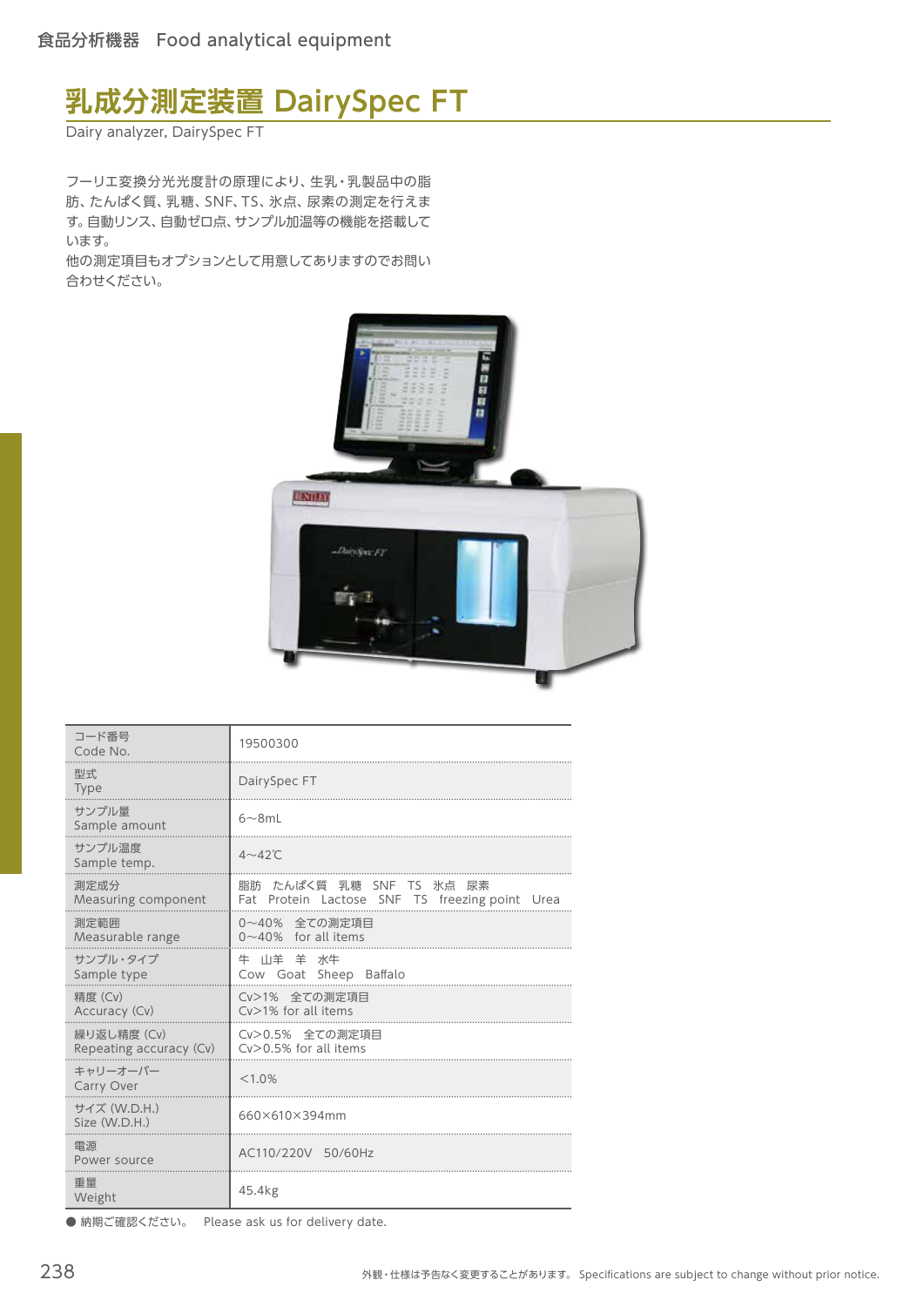# **生乳体細胞数/乳成分測定装置 Dairy Spec FT Combi**

Dairy analyzer, Dairy Spec FT Combi

Dairy Spec FT(P.238)とSomacount FC(P.241)をコンビ 化した装置です。 1時間あたりの測定数は、100/150/200/250/300を用意し ています。



#### **乳成分測定装置 DairySpec FT**

| コード番号<br>Code No.                      | 19500300                                                                      |
|----------------------------------------|-------------------------------------------------------------------------------|
| 型式<br><b>Type</b>                      | DairySpec FT                                                                  |
| サンプル量<br>Sample amount                 | $6\neg 8m$ L                                                                  |
| サンプル温度<br>Sample temp.                 | $4\neg 42^\circ C$                                                            |
| 測定成分<br>Measuring component            | 脂肪 たんぱく質 乳糖 SNF TS 氷点 尿素<br>Fat Protein Lactose SNF TS<br>Freezing point Urea |
| 測定範囲<br>Measurable range               | 0~40% 全ての測定項目<br>$0 \sim 40\%$ for all items                                  |
| サンプル・タイプ<br>Sample type                | 牛 山羊 羊 水牛<br>Cow Goat Sheep Baffalo                                           |
| 精度 (Cv)<br>Accuracy (Cv)               | Cv>1% 全ての測定項目<br>$Cv>1%$ for all items                                        |
| 繰り返し精度 (Cv)<br>Repeating accuracy (Cv) | Cv>0.5% 全ての測定項目<br>$Cv > 0.5\%$ for all items                                 |
| キャリーオーバー<br>Carry Over                 | < 1.0%                                                                        |
| サイズ (W.D.H.)<br>Size (W.D.H.)          | 660×610×394mm                                                                 |
| 電源<br>Power source                     | AC110/220V 50/60Hz                                                            |
| 重量<br>Weight                           | 45.4kg                                                                        |

**生乳体細胞数測定装置 Somacount FC**

| コード番号<br>Code No.        | 19502400                                                            |
|--------------------------|---------------------------------------------------------------------|
| 型式<br><b>Type</b>        | Somacount FC                                                        |
| 測定サンプル数<br>Sample number | 150検体/時間<br>(オートサンプラー使用時)<br>150samples/hour<br>(with Auto sampler) |
| サンプル量<br>Sample amount   | $<$ 5ml                                                             |
| サンプル温度<br>Sample temp.   | $38 - 42^{\circ}$ C                                                 |
| 電源<br>Power source       | $AC110\sim120V/200\sim240V$<br>50/60Hz                              |

● 納期ご確認ください。

Please ask us for delivery date.

● 納期ご確認ください。 Please ask us for delivery date.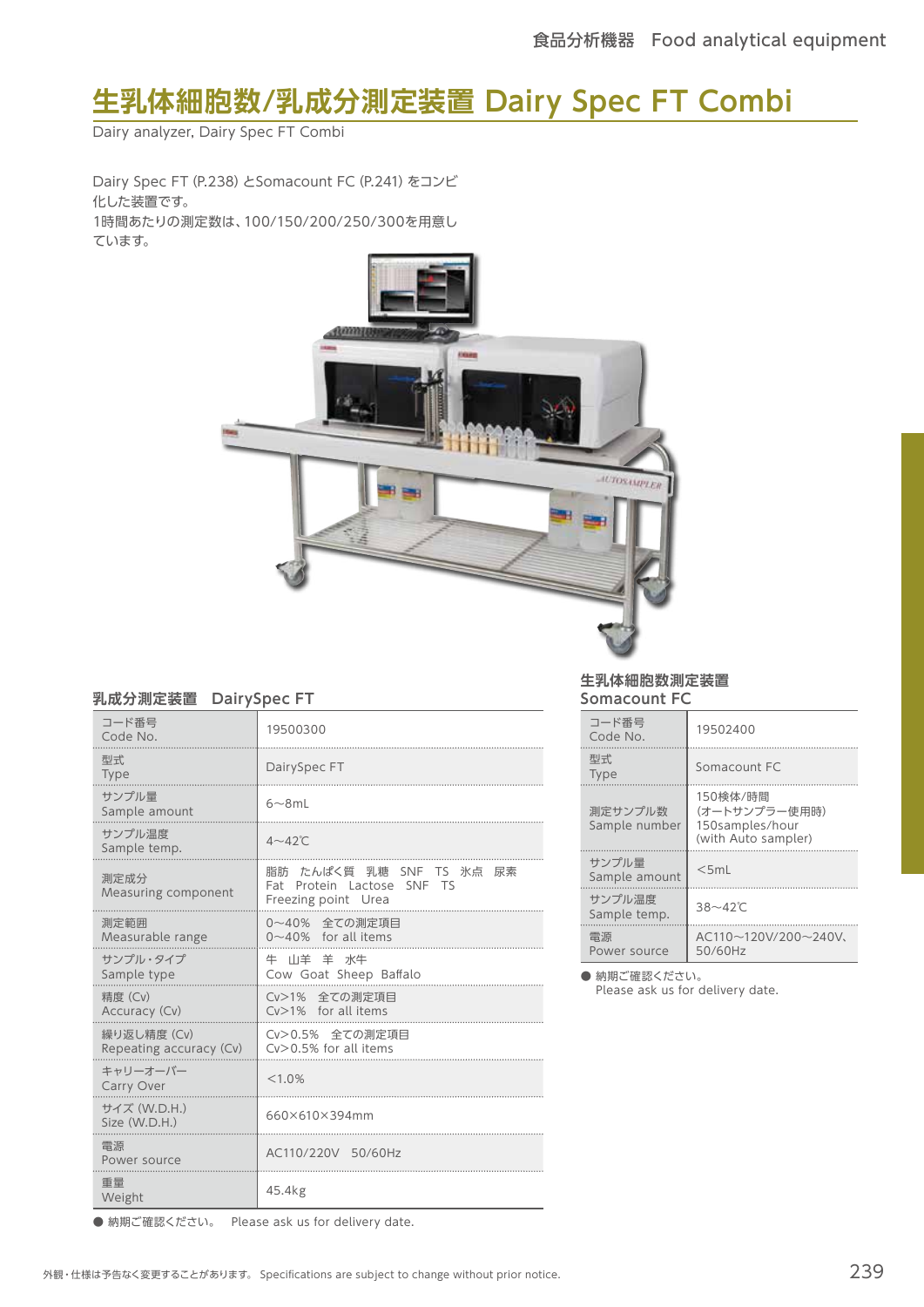### **生乳体細胞数/乳成分測定装置 Bentley FTS Combi**

Dairy analyzer, Bentley FTS Combi

Bentley FTS Combiは、1時間当たり600/500/400検体の測 定を行います。生乳・体細胞数測定装置(Somacount FCM)と 生乳・乳製品成分測定装置(Bentley FTS)を連動し、コンベア ーに乗せたサンプルの測定を行います。

また、同時にバーコードによるサンプル管理をすることができま す。FCMは、フローサイトメトリー技術を用いて体細胞数を測定 します。また、FTSは、フーリエ変換分光光度計の原理により乳 中の脂肪、たんぱく質、乳糖、SNF、TS、氷点、尿素の測定を行 います。

他の測定項目もオプションとして用意してありますのでお問い合 わせください。FCM・FTSそれぞれ単体でも販売しています。



| コード番号<br>Code No.             |                      | 19500200                       |
|-------------------------------|----------------------|--------------------------------|
| 構成.<br>Composition            | Somacount FCM        | <b>Bentley FTS</b>             |
| サイズ (W.D.H.)<br>Size (W.D.H.) | 830×600×380mm (本体のみ) | 830×600×380mm (Main unit only) |
| 雷源<br>Power source            |                      | AC115/220V 50/60Hz             |

● 納期ご確認ください。

Please ask us for delivery date.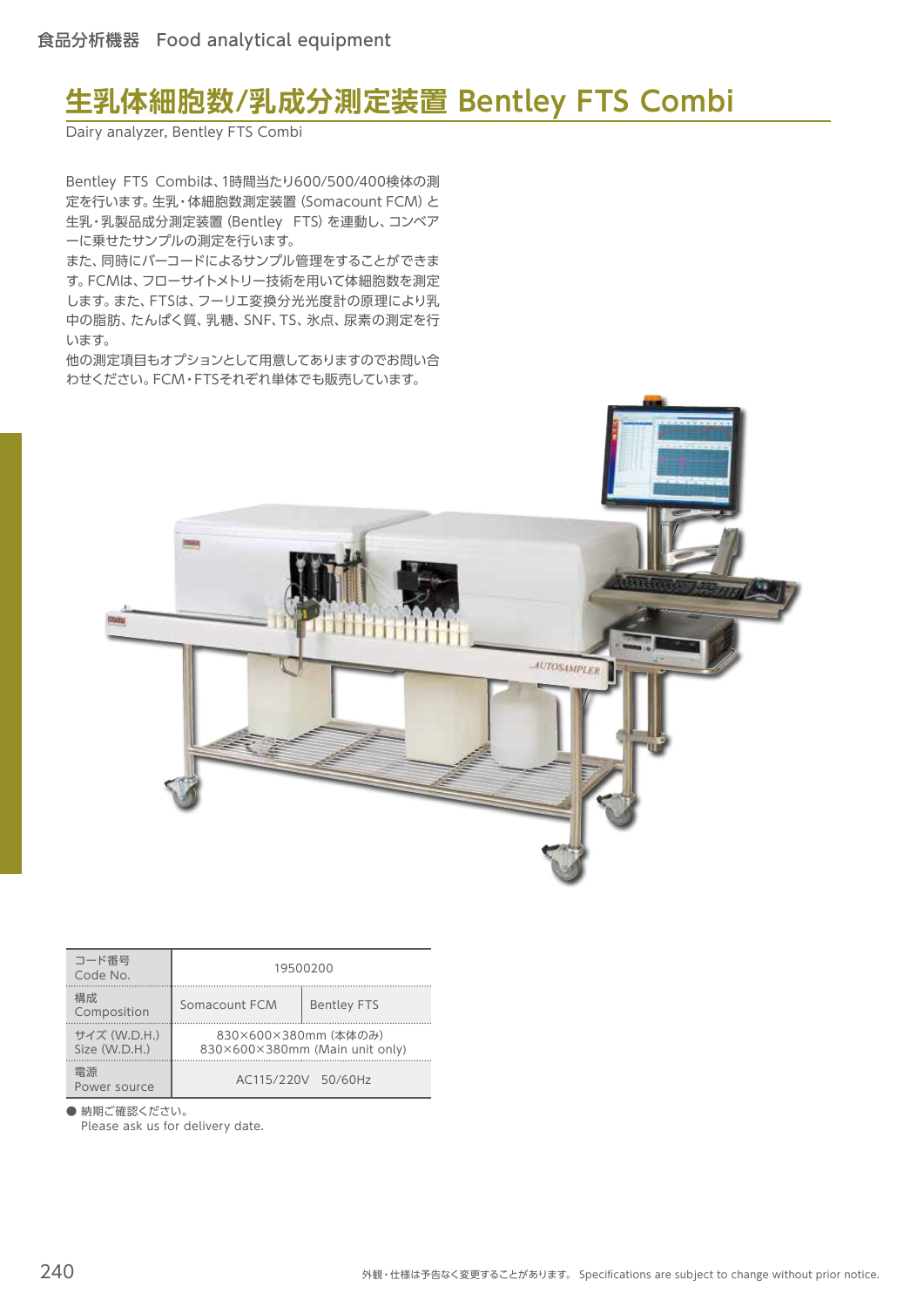### **生乳体細胞数測定装置 Somacount FC**

Dairy analyzer, Somacount FC

Somacount FCは、高い精度を備えた体細胞数測定 装置です。高い信頼性、簡単な操作、正確な測定がで きるように設計されています。体細胞数測定の分析機 として理想的な機能を備えております。

| コード番号<br>Code No.          | 19502400                                                            |
|----------------------------|---------------------------------------------------------------------|
| 型式<br><b>Type</b>          | Somacount FC                                                        |
| 測定サンプル数<br>Measured amount | 150検体/時間<br>(オートサンプラー使用時)<br>150samples/hour<br>(with Auto sampler) |
| サンプル量<br>Sample amount     | $<$ 5ml                                                             |
| サンプル温度<br>Sample temp.     | $38 - 42^{\circ}$ C                                                 |
| 雷源<br>Power source         | $AC110\sim120V/200\sim240V$<br>50/60Hz                              |



● 納期ご確認ください。 Please ask us for delivery date.

# **生乳細菌数/生乳体細胞数測定装置 Bacto Count IBCm**

Dairy analyzer, Bacto Count IBCm

フローサイトメトリー技術を用いた、卓上型、生乳中の 細菌数測定装置です。 オプションで体細胞数の測定もできるため、体細胞数 測定装置としても使用できます。

| コード番号<br>Code No.               | 19501000                                                                           |  |
|---------------------------------|------------------------------------------------------------------------------------|--|
| 型式<br><b>Type</b>               | <b>Bacto Count IBCm</b>                                                            |  |
| 測定成分<br>Measurable<br>component | 細菌数 体細胞数 (オプション)<br><b>Bacteria</b><br>Somatic cells in raw milk                   |  |
| 測定時間<br>Measuring time          | 最初のサンプルは10分、<br>以降連続は約2分<br>10 min for first sample<br>2 min for later continuous. |  |
| サイズ (W.D.H.)<br>Size (W.D.H.)   | 580×470×380mm                                                                      |  |
| 電源<br>Power source              | AC115/220V 50/60Hz                                                                 |  |
| 質量<br>Weight                    | 30kg                                                                               |  |



● 納期ご確認ください。 Please ask us for delivery date.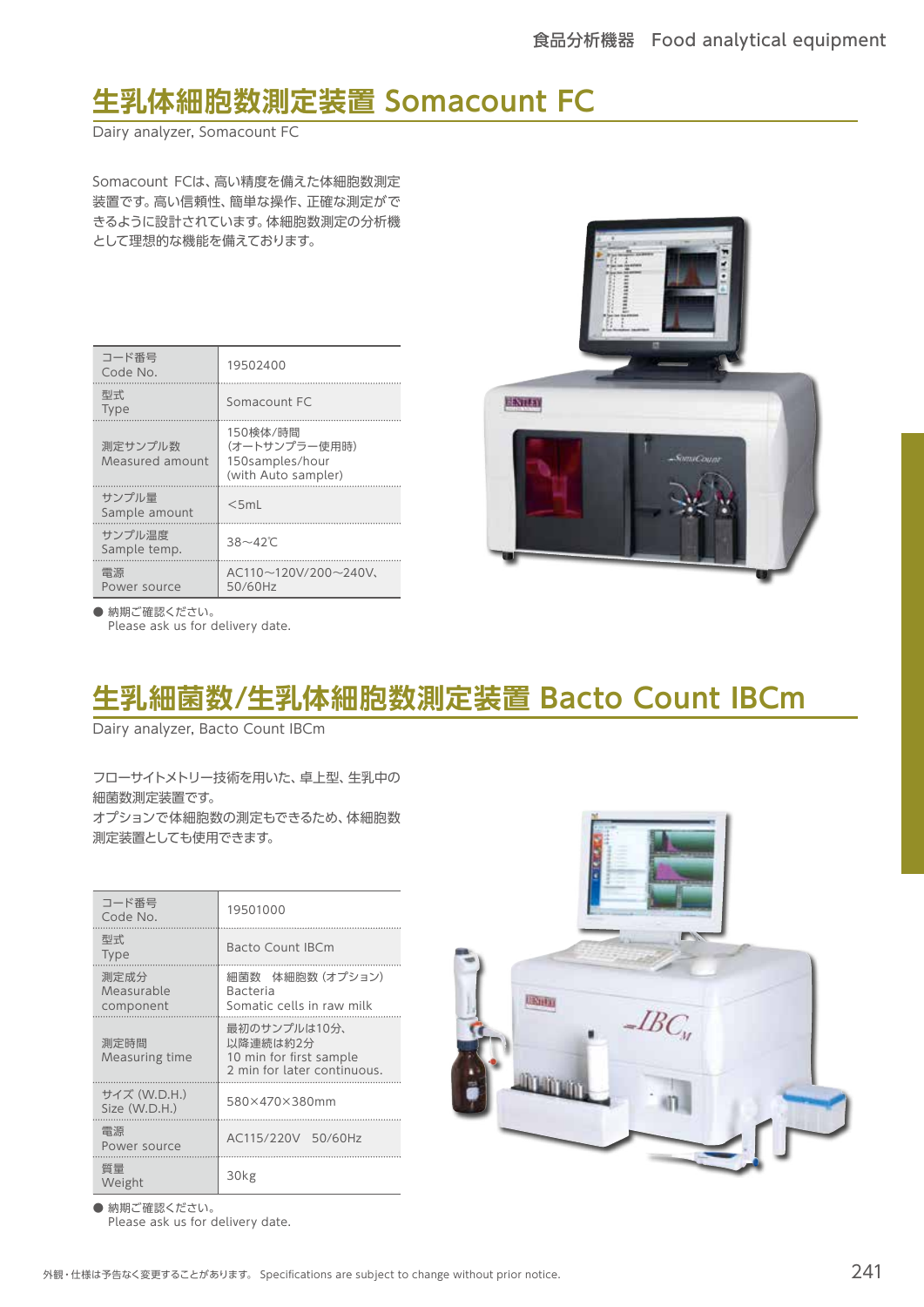# **生乳細菌数測定装置 Bacto Count IBC**

Dairy analyzer, Bacto Count IBC

オートサンプラーおよびコンベアーを備えた、全自動 型細菌数測定装置です。フローサイトメトリー技術を 用いて測定を行います。測定サンプル数により3種類 のタイプを用意しています。

| コード番号<br>Code No.              | 19501200                                                                       |
|--------------------------------|--------------------------------------------------------------------------------|
| 型式<br><b>Type</b>              | Bacto Count IBC                                                                |
| 測定成分<br>Measuring<br>component | 細菌数<br>Number of bacteria                                                      |
| 測定サンプル数<br>Measuring time      | Model A (50検体/時間)<br>Model B (100検体/時間)<br>Model C (150検体/時間)<br>Model A. B. C |
| サイズ (W.D.H.)<br>Size (W.D.H.)  | 1.524×610×1.219mm                                                              |
| 雷源<br>Power source             | AC115/220V 50/60Hz                                                             |
| 質量<br>Weight                   | 115 <sub>kg</sub>                                                              |



● 納期ご確認ください。 Please ask us for delivery date.

# **生乳体細胞数測定装置 ADAM SCC2**

Somatic cell counter, ADAM SCC2

生乳中の体細胞数を自動的に測定します。人為的測定誤差が少なく 精度の高い体細胞数測定が可能で、約20秒で測定結果が表示され ます(最大4検体)。

| コード番号<br>Code No.             | 19602100                                                                                                                                           |  |
|-------------------------------|----------------------------------------------------------------------------------------------------------------------------------------------------|--|
| 型式<br><b>Type</b>             | <b>ADAM SCC2</b>                                                                                                                                   |  |
| 構成<br>Composition             | 本体 試薬キット400検体分 (4検体×100枚)<br>テンキー バーコードリーダー<br>Main unit Reagent kit for 400 specimens<br>(4specimens×100sheets)<br>Numeric keypad Bar code reader |  |
| 測定範囲<br>Measurable range      | 0.05~1.15×10 <sup>6</sup> 個/mL<br>$0.05{\sim}1.15{\times}10^6/\text{m}$ L                                                                          |  |
| 測定サンプル量<br>Loading volume     | $13\mu L$                                                                                                                                          |  |
| 測定時間<br>Measuring time        | 約20秒<br>20 sec approx.                                                                                                                             |  |
| サイズ (W.D.H.)<br>Size (W.D.H.) | 276×277×270mm                                                                                                                                      |  |
| 電源<br>Power source            | AC100/220V 50/60Hz                                                                                                                                 |  |
| 質量<br>Weight                  | 7kg                                                                                                                                                |  |



ADAM SCC2

● 納期ご確認ください。 Please ask us for delivery date.